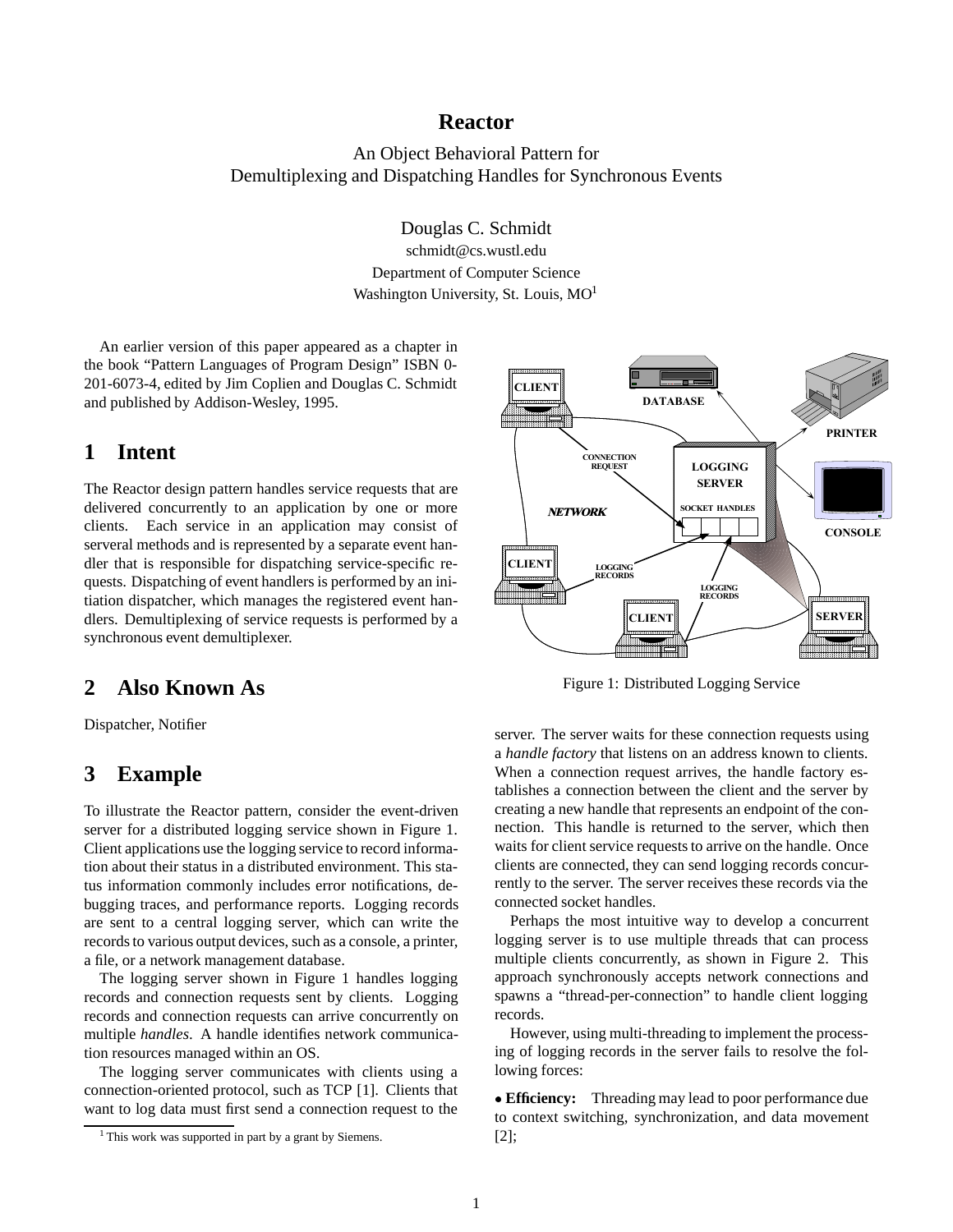

Figure 2: Multi-threaded Logging Server

 **Programming simplicity:** Threading may require complex concurrency control schemes;

 **Portability:** Threading is not available on all OS platforms.

As a result of these drawbacks, multi-threading is often not the most efficient nor the least complex solution to develop a concurrent logging server.

# **4 Context**

A server application in a distributed system that receives events from one or more clients concurrently.

## **5 Problem**

Server applications in a distributed system must handle multiple clients that send them service requests. Before invoking a specific service, however, the server application must demultiplex and dispatch each incoming request to its corresponding service provider. Developing an effective server mechanisms for demultiplexing and dispatching client requests requires the resolution of the following forces:

 **Availability:** The server must be available to handle incoming requests even if it is waiting for other requests to arrive. In particular, a server must not block indefinitely handling any single source of events at the exclusion of other event sources since this may significantly delay the responseness to other clients.

 **Efficiency:** A server must minimize latency, maximize throughput, and avoid utilizing the CPU(s) unnecessarily.

 **Programming simplicity:** The design of a server should simplify the use of suitable concurrency strategies.

 **Adaptability:** Integrating new or improved services, such as changing message formats or adding server-side caching, should incur minimal modifications and maintenance costs for existing code. For instance, implementing new application services should not require modifications to the generic event demultiplexing and dispatching mechanisms.

 **Portability:** Porting a server to a new OS platform should not require significant effort.

# **6 Solution**

Integrate the synchronous demultiplexing of events and the dispatching of their corresponding event handlers that process the events. In addition, decouple the applicationspecific dispatching and implementation of services from the general-purpose event demultiplexing and dispatching mechanisms.

For each service the application offers, introduce a separate Event Handler that processes certain types of events. All Event Handlers implement the same interface. Event Handlers register with an Initiation Dispatcher, which uses a Synchronous Event Demultiplexer to wait for events to occur. When events occur, the Synchronous Event Demultiplexer notifies the Initiation Dispatcher, which synchronously calls back to the Event Handler associated with the event. The Event Handler then dispatches the event to the method that implements the requested service.

# **7 Structure**

The key participants in the Reactor pattern include the following:

#### **Handles**

 Identify resources that are managed by an OS. These resources commonly include network connections, open files, timers, synchronization objects, etc. Handles are used in the logging server to identify socket endpoints so that a Synchronous Event Demultiplexer can wait for events to occur on them. The two types of events the logging server is interested in are *connection* events and *read* events, which represent incoming client connections and logging data, respectively. The logging server maintains a separate connection for each client. Every connection is represented in the server by a socket handle.

#### **Synchronous Event Demultiplexer**

 Blocks awaiting events to occur on a set of Handles. It returns when it is possible to initiate an operation on a Handle without blocking. A common demultiplexer for I/O events is select [1], which is an event demultiplexing system call provided by the UNIX and Win32 OS platforms. The select call indicates which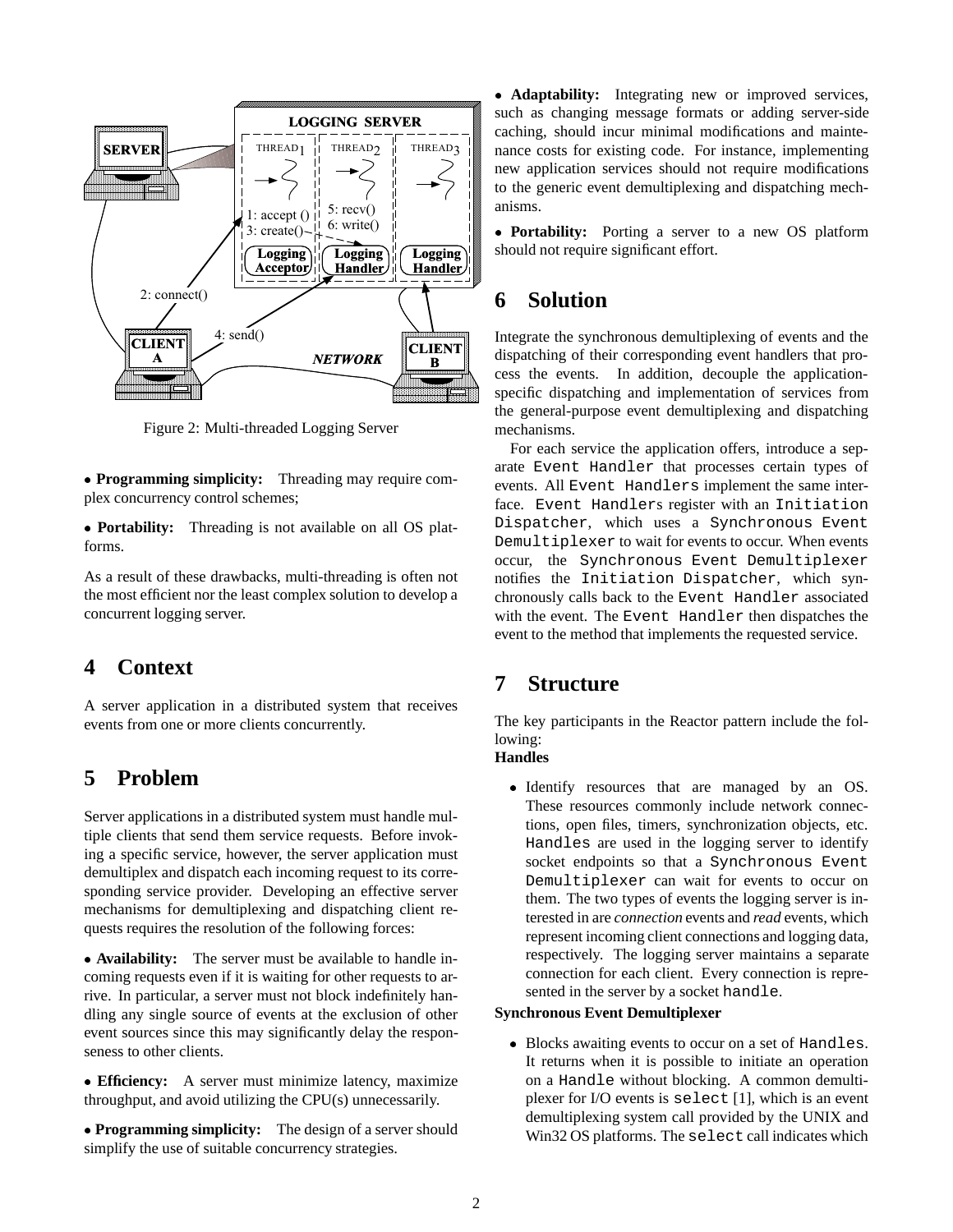Handles can have operations invoked on them synchronously without blocking the application process.

#### **Initiation Dispatcher**

 Defines an interface for registering, removing, and dispatching Event Handlers. Ultimately, the Synchronous Event Demultiplexer is responsible for waiting until new events occur. When it detects new events, it informs the Initiation Dispatcher to call back application-specific event handlers. Common events include connection acceptance events, data input and output events, and timeout events.

#### **Event Handler**

 Specifies an interface consisting of a hook method [3] that abstractly represents the dispatching operation for service-specific events. This method must be implemented by application-specific services.

#### **Concrete Event Handler**

 Implements the hook method, as well as the methods to process these events in an application-specific manner. Applications register Concrete Event Handlers with the Initiation Dispatcher to process certain types of events. When these events arrive, the Initiation Dispatcher calls back the hook method of the appropriate Concrete Event Handler.

There are two Concrete Event Handlers in the logging server: Logging Handler and Logging Acceptor. The Logging Handler is responsible for receiving and processing logging records. The Logging Acceptor creates and connects Logging Handlers that process subsequent logging records from clients.

The structure of the participants of the Reactor pattern is illustrated in the following OMT class diagram:



# **8 Dynamics**

### **8.1 General Collaborations**

The following collaborations occur in the Reactor pattern:

- When an application registers a Concrete Event Handler with the Initiation Dispatcher the application indicates the type of event(s) this Event Handler wants the Initiation Dispatcher to notify it about when the event(s) occur on the associated Handle.
- The Initiation Dispatcher requests each Event Handler to pass back its internal Handle. This Handle identifies the Event Handler to the OS.
- After all Event Handlers are registered, an application calls handle events to start the Initiation Dispatcher's event loop. At this point, the Initiation Dispatcher combines the Handle from each registered Event Handler and uses the Synchronous Event Demultiplexer to wait for events to occur on these Handles. For instance, the TCP protocol layer uses the select synchronous event demultiplexing operation to wait for client logging record events to arrive on connected socket Handles.
- The Synchronous Event Demultiplexer notifies the Initiation Dispatcher when a Handle corresponding to an event source becomes "ready," *e.g.*, that a TCP socket is "ready for reading."
- The Initiation Dispatcher triggers Event Handler hook method in response to events on the ready Handles. When events occur, the Initiation Dispatcher uses the Handles activated by the event sources as "keys" to locate and dispatch the appropriate Event Handler's hook method.
- The Initiation Dispatcher calls back to the handle event hook method of the Event Handler to perform application-specific functionality in response to an event. The type of event that occurred can be passed as a parameter to the method and used internally by this method to perform additional servicespecific demultiplexing and dispatching. An alternative dispatching approach is described in Section 9.4.

The following interaction diagram illustrates the collaboration between application code and participants in the Reactor pattern: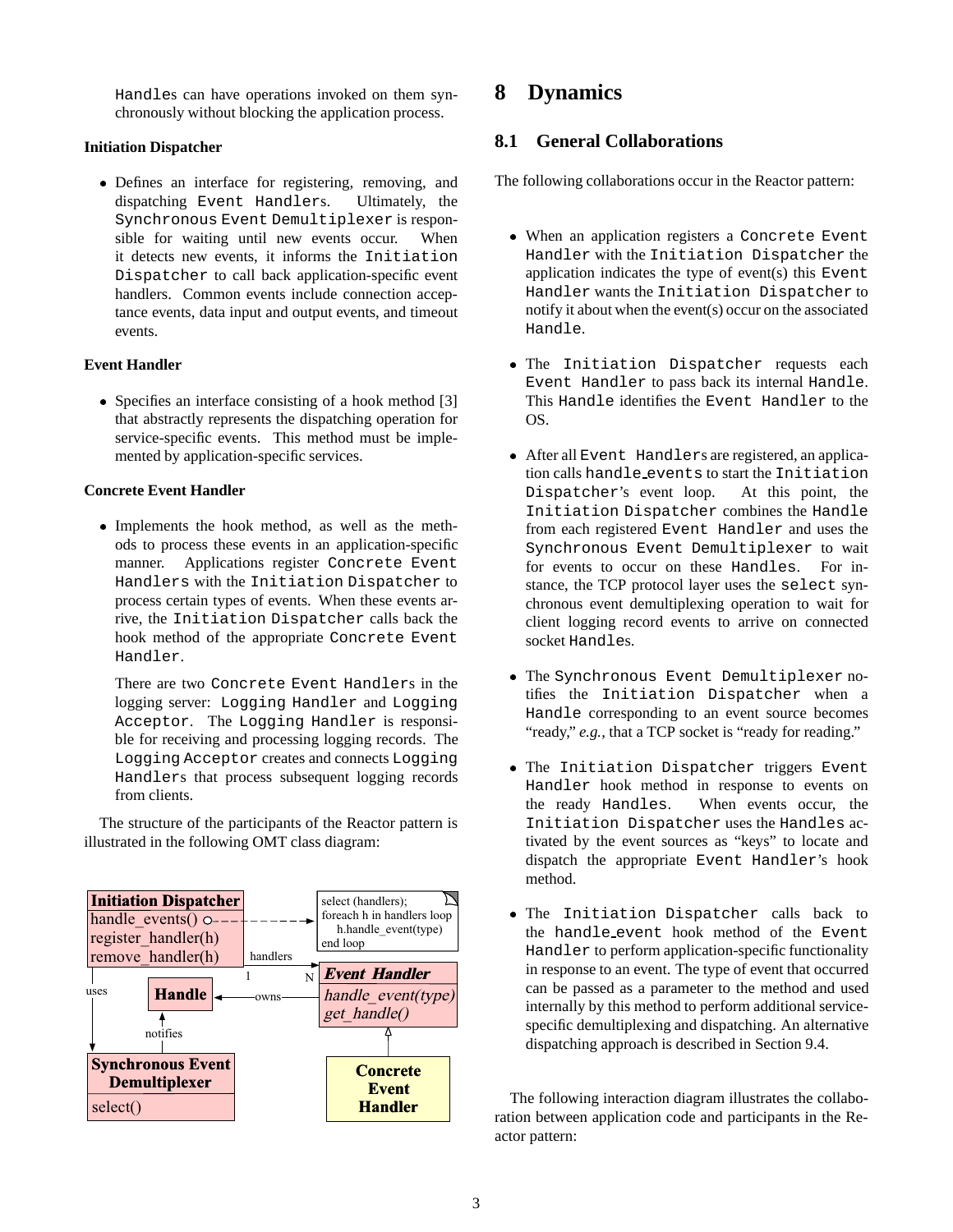

### **8.2 Collaboration Scenarios**

The collaborations within the Reactor pattern for the logging server can be illustrated with two scenarios. These scenarios show how a logging server designed using reactive event dispatching handles connection requests and logging data from multiple clients.

#### **8.2.1 Client Connects to a Reactive Logging Server**

The first scenario shows the steps taken when a client connects to the logging server.



This sequence of steps can be summarized as follows:

- 1. The logging server (1) registers the Logging Acceptor with the Initiation Dispatcher to handle connection requests;
- 2. The logging server invokes the handle events method (2) of the Initiation Dispatcher;
- 3. The Initiation Dispatcher invokes the synchronous event demultiplexing select (3) operation to wait for connection requests or logging data to arrive;
- 4. A client connects (4) to the logging server;
- 5. The Logging Acceptor is notified by the Initiation Dispatcher (5) of the new connection request;
- 6. The Logging Acceptor accepts (6) the new connection;
- 7. The Logging Acceptor creates (7) a Logging Handler to service the new client;
- 8. Logging Handler registers (8) its socket handle with the Initiation Dispatcher and instructs the dispatcher to notify it when the socket becomes "ready for reading."

#### **8.2.2 Client Sends Logging Record to a Reactive Logging Server**

The second scenario shows the sequence of steps that the reactive logging server takes to service a logging record.



This sequence of steps can be summarized as follows:

- 1. The client sends (1) a logging record;
- 2. The Initiation Dispatcher notifies (2) the associated Logging Handler when a client logging record is queued on its socket handle by OS;
- 3. The record is received (3) in a non-blocking manner (steps 2 and 3 repeat until the logging record has been received completely);
- 4. The Logging Handler processes the logging record and writes (4) it to the standard output.
- 5. The Logging Handler returns (5) control to the Initiation Dispatcher's event loop.

# **9 Implementation**

This section describes how to implement the Reactor pattern in C++. The implementation described below is influenced by the reusable components provided in the ACE communication software framework [2].

### **9.1 Select the Synchronous Event Demultiplexer Mechanism**

The Initiation Dispatcher uses a Synchronous Event Demultiplexer to wait synchronously until one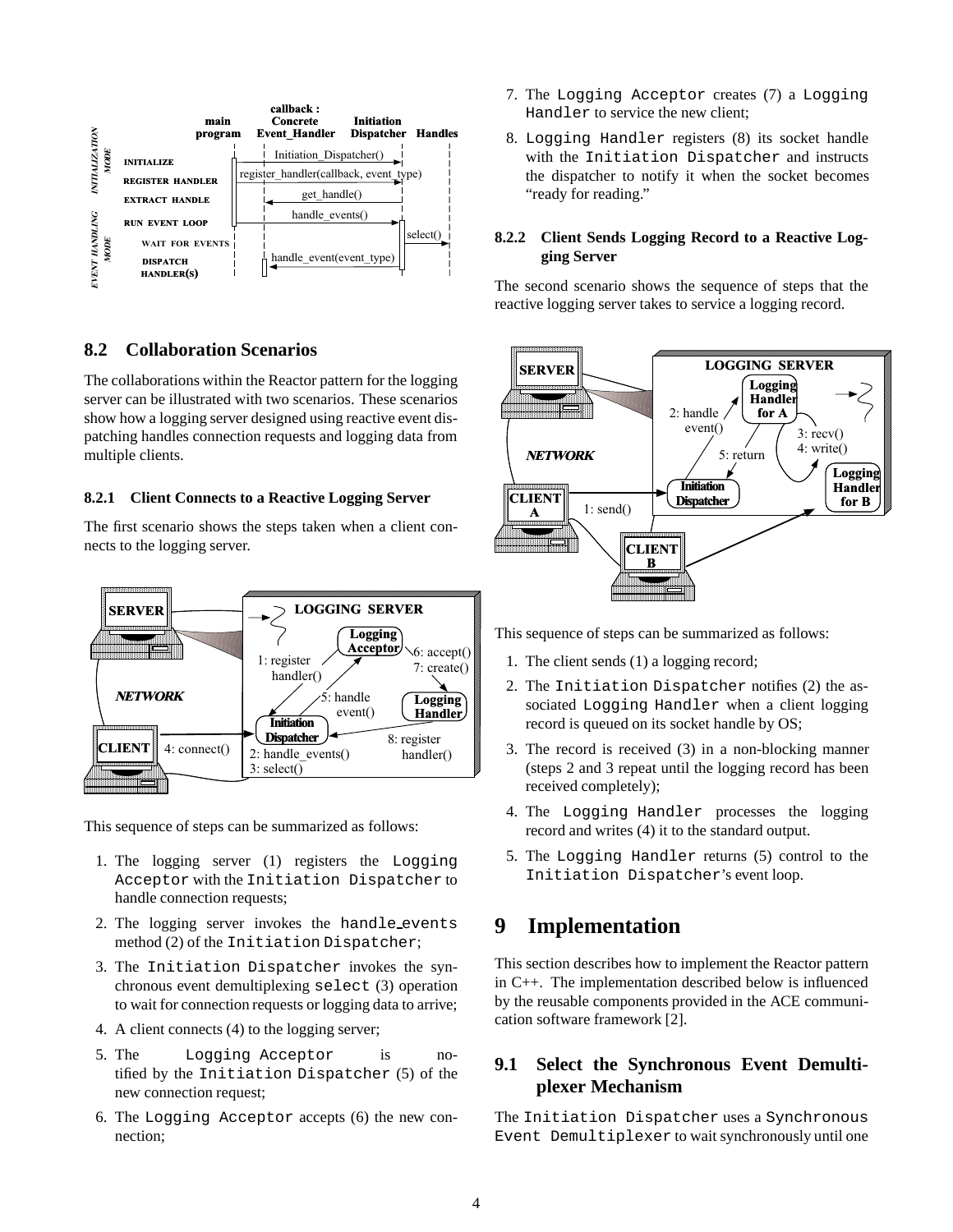or more events occur. This is commonly implemented using an OS event demultiplexing system call like select. The select call indicates which Handle(s) are ready to perform I/O operations without blocking the OS process in which the application-specific service handlers reside. In general, the Synchronous Event Demultiplexer is based upon existing OS mechanisms, rather than developed by implementers of the Reactor pattern.

#### **9.2 Develop an Initiation Dispatcher**

The following are the steps necessary to develop the Initiation Dispatcher:

**Implement the Event Handler table:** A Initiation Dispatcher maintains a table of Concrete Event Handlers. Therefore, the Initiation Dispatcher provides methods to register and remove the handlers from this table at run-time. This table can be implemented in various ways, *e.g.*, using hashing, linear search, or direct indexing if handles are represented as a contiguous range of small integral values.

**Implement the event loop entry point:** The entry point into the event loop of the Initiation Dispatcher should be provided by a handle events method. This method controls the Handle demultiplexing provided by the Synchronous Event Demultiplexer, as well as performing Event Handler dispatching. Often, the main event loop of the entire application is controlled by this entry point.

When events occur, the Initiation Dispatcher returns from the synchronous event demultiplexing call and "reacts" by dispatching the Event Handler's handle event hook method for each handle that is "ready." This hook method executes user-defined code and returns control to the Initiation Dispatcher when it completes.

The following  $C++$  class illustrates the core methods on the Initiation Dispatcher's public interface:

```
enum Event_Type
  // = TITLE// Types of events handled by the<br>// Initiation_Dispatcher.
          Initiation_Dispatcher.
   //
   // = DESCRIPTION
  // These values are powers of two so<br>// their bits can be efficiently ''o
   // their bits can be efficiently ''or'd''<br>// together to form composite values.
          together to form composite values.
{
  ACCEPT EVENT = 01,
  READ_EVENT = 02,
  WRITE_EVENT = 04,
  TIMEOUT_EVENT = 010,
  SIGNAL_EVENT = 020,
  CLOSE_EVENT = 040
};
class Initiation_Dispatcher
  // = TITLE<br>// Dem
   // Demultiplex and dispatch Event_Handlers<br>// in response to client requests.
            in response to client requests.
```

```
{
public:
  // Register an Event_Handler of a particular
  // Event_Type (e.g., READ_EVENT, ACCEPT_EVENT,
  // etc.).
  int register_handler (Event_Handler *eh,
                        Event_Type et);
  // Remove an Event_Handler of a particular
  // Event_Type.
  int remove_handler (Event_Handler *eh,
                      Event_Type et);
  // Entry point into the reactive event loop.
  int handle_events (Time_Value *timeout = 0);
};
```
**Implement the necessary synchronization mechanisms:** If the Reactor pattern is used in an application with only one thread of control it is possible to eliminate all synchronization. In this case, the Initiation Dispatcher serializes the Event Handler handle event hooks within the application's process.

However, the Initiation Dispatcher can also serve as a central event dispatcher in multi-threaded applications. In this case, critical sections within the Initiation Dispatcher must be serialized to prevent race conditions when modifying or activating shared state variables (such as the table holding the Event Handlers). A common technique for preventing race conditions uses mutual exclusion mechanisms like semaphores or mutex variables.

To prevent self-deadlock, mutual exclusion mechanisms can use *recursive locks* [4]. Recursive locks hold prevent deadlock when locks are held by the same thread across Event Handler hook methods within the Initiation Dispatcher. A recursive lock may be re-acquired by the thread that owns the lock *without* blocking the thread. This property is important since the Reactor's handle events method calls back on application-specific Event Handlers. Application hook method code may subsequently re-enter the Initiation Dispatcher via its register handler and remove handler methods.

### **9.3 Determine the Type of the Dispatching Target**

Two different types of Event Handlers can be associated with a Handle to serve as the target of an Initiation Dispatcher's dispatching logic. Implementations of the Reactor pattern can choose either one or both of the following dispatching alternatives:

**Event Handler objects:** A common way to associate an Event Handler with a Handle is to make the Event Handler an object. For instance, the Reactor pattern implementation shown in Section 7 registers Event Handler subclass objects with an Initiation Dispatcher. Using an object as the dispatching target makes it convenient to subclass Event Handlers in order to reuse and extend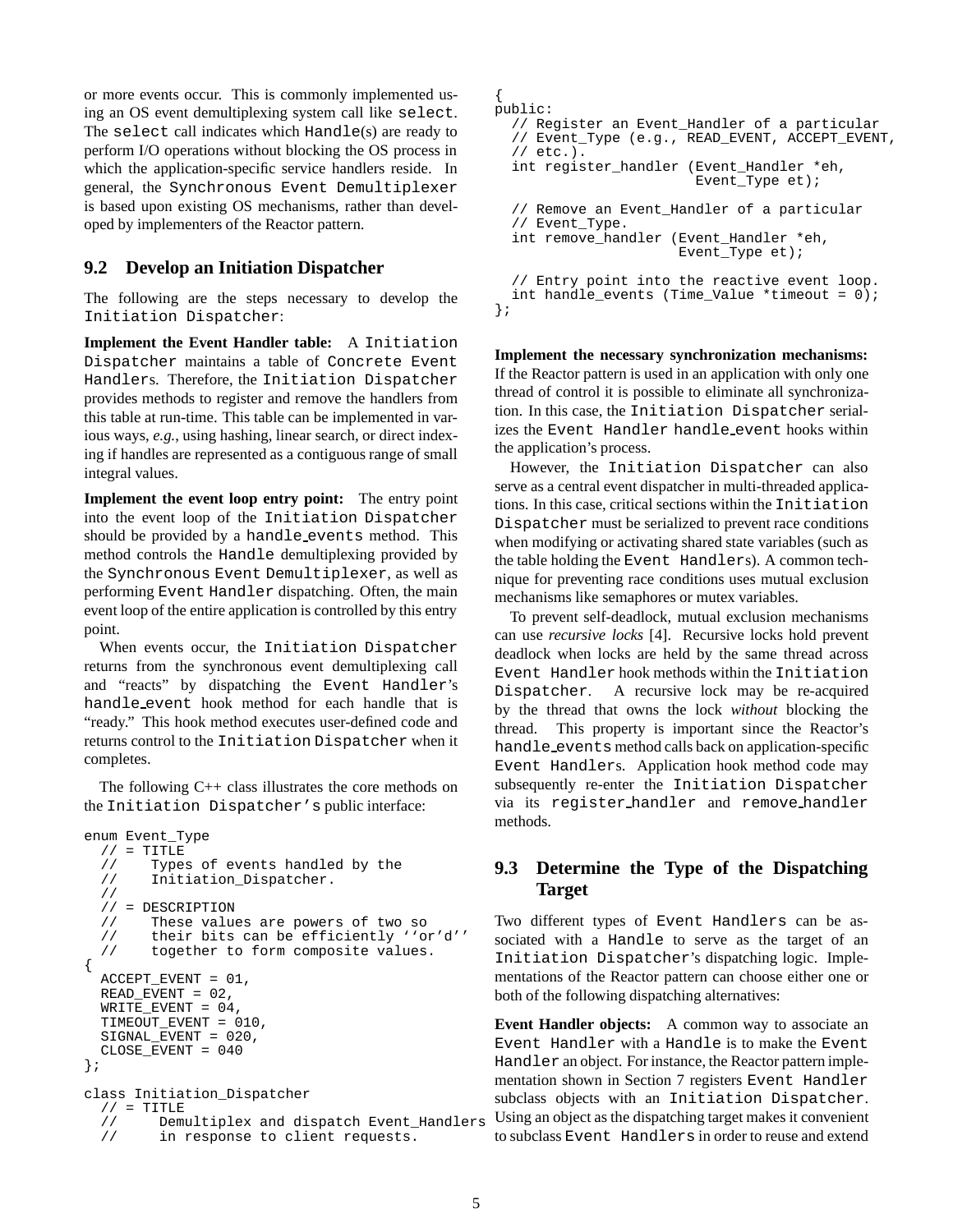existing components. In addition, objects integrate the state and methods of a service into a single component.

**Event Handler functions:** Another way to associate an Event Handler with a Handle is to register a function with the Initiation Dispatcher. Using functions as the dispatching target makes it convenient to register callbacks without having to define a new class that inherits from Event Handler.

The Adapter pattern [5] be employed to support both objects and functions simultaneously. For instance, an adapter could be defined using an event handler object that holds a pointer to an event handler function. When the handle event method was invoked on the event handler adapter object, it could automatically forward the call to the event handler function that it holds.

#### **9.4 Define the Event Handling Interface**

Assuming that we use Event Handler objects rather than functions, the next step is to define the interface of the Event Handler. There are two approaches:

**A single-method interface:** The OMT diagram in Section 7 illustrates an implementation of the Event Handler base class interface that contains a single method, called handle event, which is used by the Initiation Dispatcher to dispatch events. In this case, the type of the event that has occurred is passed as a parameter to the method.

The following  $C_{++}$  abstract base class illustrates the single-method interface:

```
class Event_Handler
  // = TITLE// Abstract base class that serves as the
  // target of the Initiation_Dispatcher.
{
public:
  // Hook method that is called back by the
  // Initiation_Dispatcher to handle events.
 virtual int handle_event (Event_Type et) = 0;
  // Hook method that returns the underlying
  // I/O Handle.
 virtual Handle get_handle (void) const = 0;
};
```
The advantage of the single-method interface is that it is possible to add new types of events without changing the interface. However, this approach encourages the use of switch statements in the subclass's handle event method, which limits its extensibility.

**A multi-method interface:** Another way to implement the Event Handler interface is to define separate virtual hook methods for each type of event (such as handle\_input, handle\_output, or handle timeout).

The following  $C_{++}$  abstract base class illustrates the single-method interface:

```
class Event_Handler
{
public:
  // Hook methods that are called back by
  // the Initiation_Dispatcher to handle
  // particular types of events.
  virtual int handle_accept (void) = 0;
  virtual int handle_input (void) = 0;
  virtual int handle output (void) = 0;virtual int handle_timeout (void) = 0;
  virtual int handle_close (void) = 0;
  // Hook method that returns the underlying
  // I/O Handle.
  virtual Handle get_handle (void) const = 0;
```
};

The benefit of the multi-method interface is that it is easy to selectively override methods in the base class and avoid further demultiplexing, *e.g.,* via switch or if statements, in the hook method. However, it requires the framework developer to anticipate the set of Event Handler methods in advance. For instance, the various handle \* methods in the Event Handler interface above are tailored for I/O events available through the UNIX select mechanism. However, this interface is not broad enough to encompass all the types of events handled via the Win32 WaitForMultipleObjects mechanism [6].

Both approaches described above are examples of the hook method pattern described in [3] and the Factory Callback pattern described in [7]. The intent of these patterns is to provide well-defined hooks that can be specialized by applications and called back by lower-level dispatching code.

### **9.5 Determine the Number of Initiation Dispatchers in an Application**

Many applications can be structured using just one instance of the Reactor pattern. In this case, the Initiation Dispatcher can be implemented as a Singleton [5]. This design is useful for centralizing event demultiplexing and dispatching into a single location within an application.

However, some operating systems limit the number of Handles that can be waited for within a single thread of control. For instance, Win32 allows select and WaitForMultipleObjects to wait for no more than 64 Handles in a single thread. In this case, it may be necessary to create multiple threads, each of which runs its own instance of the Reactor pattern.

Note that Event Handlers are only serialized *within* an instance of the Reactor pattern. Therefore, multiple Event Handlers in multiple threads can run in parallel. This configuration may necessitate the use of additional synchronization mechanisms if Event Handlers in different threads access shared state.

### **9.6 Implement the Concrete Event Handlers**

The concrete event handlers are typically created by application developers to perform specific services in response to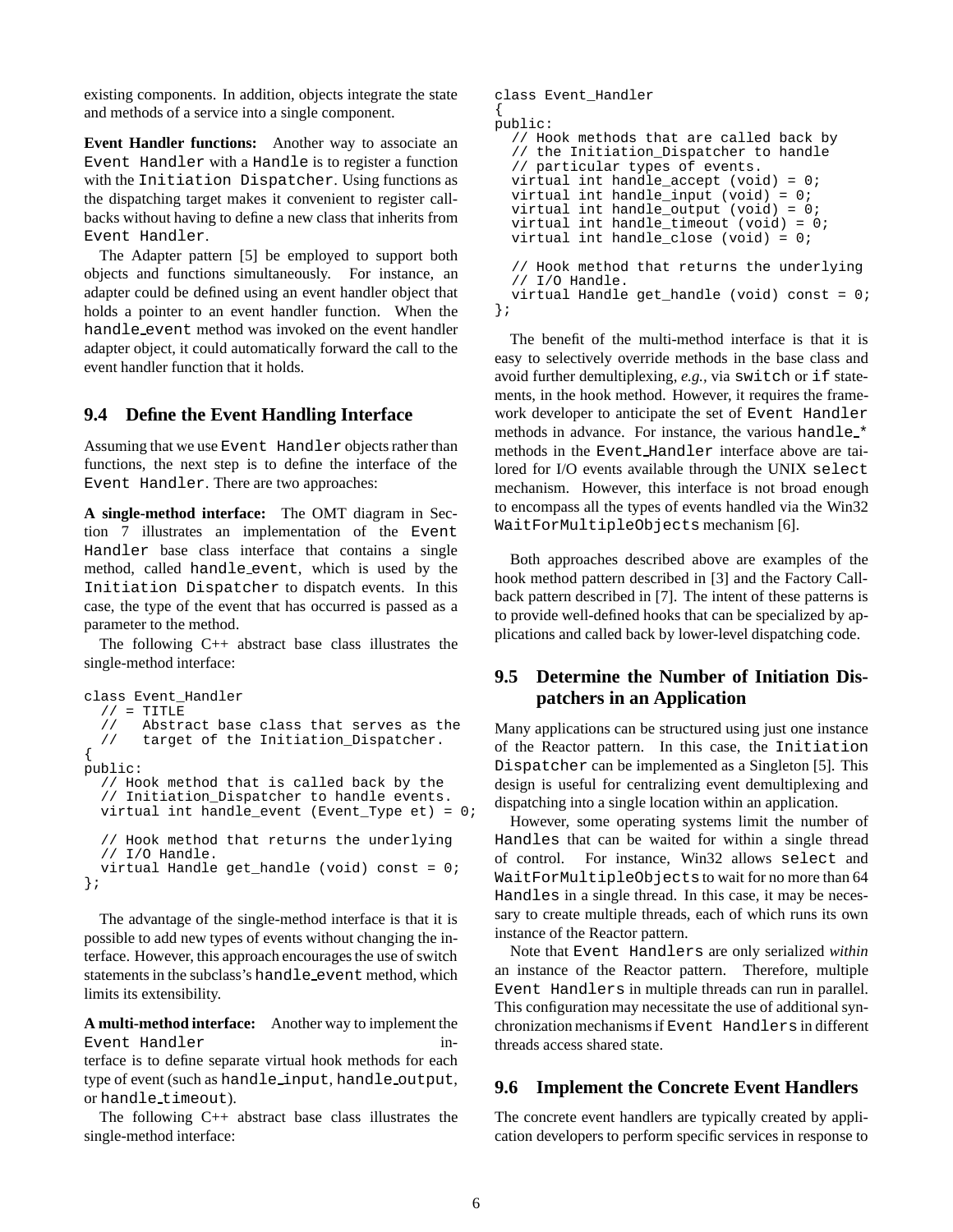particular events. The developers must determine what processing to perform when the corresponding hook method is invoked by the initiation dispatcher.

The following code implements the Concrete Event Handlers for the logging server described in Section 3. These handlers provide *passive connection establishment* (Logging Acceptor) and *data reception* (Logging Handler).

**The Logging Acceptor class:** This class is an example of the Acceptor component of the Acceptor-Connector pattern [8]. The Acceptor-Connector pattern decouples the task of service initialization from the tasks performed after a service is initialized. This pattern enables the applicationspecific portion of a service, such as the Logging Handler, to vary independently of the mechanism used to establish the connection.

A Logging Acceptor passively accepts connections from client applications and creates client-specific Logging Handler objects, which receive and process logging records from clients. The key methods and data members in the Logging Acceptor class are defined below:

```
class Logging_Acceptor : public Event_Handler
  // = TITLE<br>// Hand
        Handles client connection requests.
{
public:
  // Initialize the acceptor_ endpoint and
  // register with the Initiation Dispatcher.
  Logging_Acceptor (const INET_Addr &addr);
  // Factory method that accepts a new
  // SOCK_Stream connection and creates a
  // Logging_Handler object to handle logging
  // records sent using the connection.
  virtual void handle_event (Event_Type et);
  // Get the I/O Handle (called by the
  // Initiation Dispatcher when
  // Logging_Acceptor is registered).
  virtual HANDLE get_handle (void) const
  {
    return acceptor_.get_handle ();
  }
private:
  // Socket factory that accepts client
  // connections.
  SOCK_Acceptor acceptor_;
};
```
The Logging Acceptor class inherits from the Event Handler base class. This enables an application to register the Logging Acceptor with an Initiation Dispatcher.

The Logging Acceptor also contains an instance of SOCK Acceptor. This is a concrete factory that enables the Logging Acceptor to accept connection requests on a passive mode socket that is listening to a communication port. When a connection arrives from a client, the SOCK Acceptor accepts the connection and produces a SOCK Stream object. Henceforth, the SOCK Stream object is

used to transfer data reliably between the client and the logging server.

The SOCK Acceptor and SOCK Stream classes used to implement the logging server are part of the C++ socket wrapper library provided by ACE [9]. These socket wrappers encapsulate the SOCK Stream semantics of the socket interface within a portable and type-secure object-oriented interface. In the Internet domain, SOCK Stream sockets are implemented using TCP.

The constructor for the Logging Acceptor registers itself with the Initiation Dispatcher Singleton [5] for ACCEPT events, as follows:

```
Logging_Acceptor::Logging_Acceptor
  (const INET_Addr &addr)
    : acceptor_ (addr)
{
  // Register acceptor with the Initiation
  // Dispatcher, which "double dispatches"
  // the Logging_Acceptor::get_handle() method
  // to obtain the HANDLE.
  Initiation_Dispatcher::instance ()->
    register_handler (this, ACCEPT_EVENT);
}
```
Henceforth, whenever a client connection arrives, the Initiation Dispatcher calls back to the Logging Acceptor's handle event method, as shown below:

```
void
Logging_Acceptor::handle_event (Event_Type et)
{
  // Can only be called for an ACCEPT event.
  assert (et == ACCEPT EVENT);
  SOCK_Stream new_connection;
  // Accept the connection.
  acceptor_.accept (new_connection);
  // Create a new Logging Handler.
  Logging_Handler *handler =
    new Logging_Handler (new_connection);
}
```
The handle event method invokes the accept method of the SOCK Acceptor to passively establish a SOCK Stream. Once the SOCK Stream is connected with the new client, a Logging Handler is allocated dynamically to process the logging requests. As shown below, the Logging Handler registers itself with the Initiation Dispatcher, which will demultiplex all the logging records of its associated client to it.

**The Logging Handler class:** The logging server uses the Logging Handler class shown below to receive logging records sent by client applications:

```
class Logging_Handler : public Event_Handler
  // = TITLE// Receive and process logging records<br>// sent by a client application.
          sent by a client application.
{
public:
```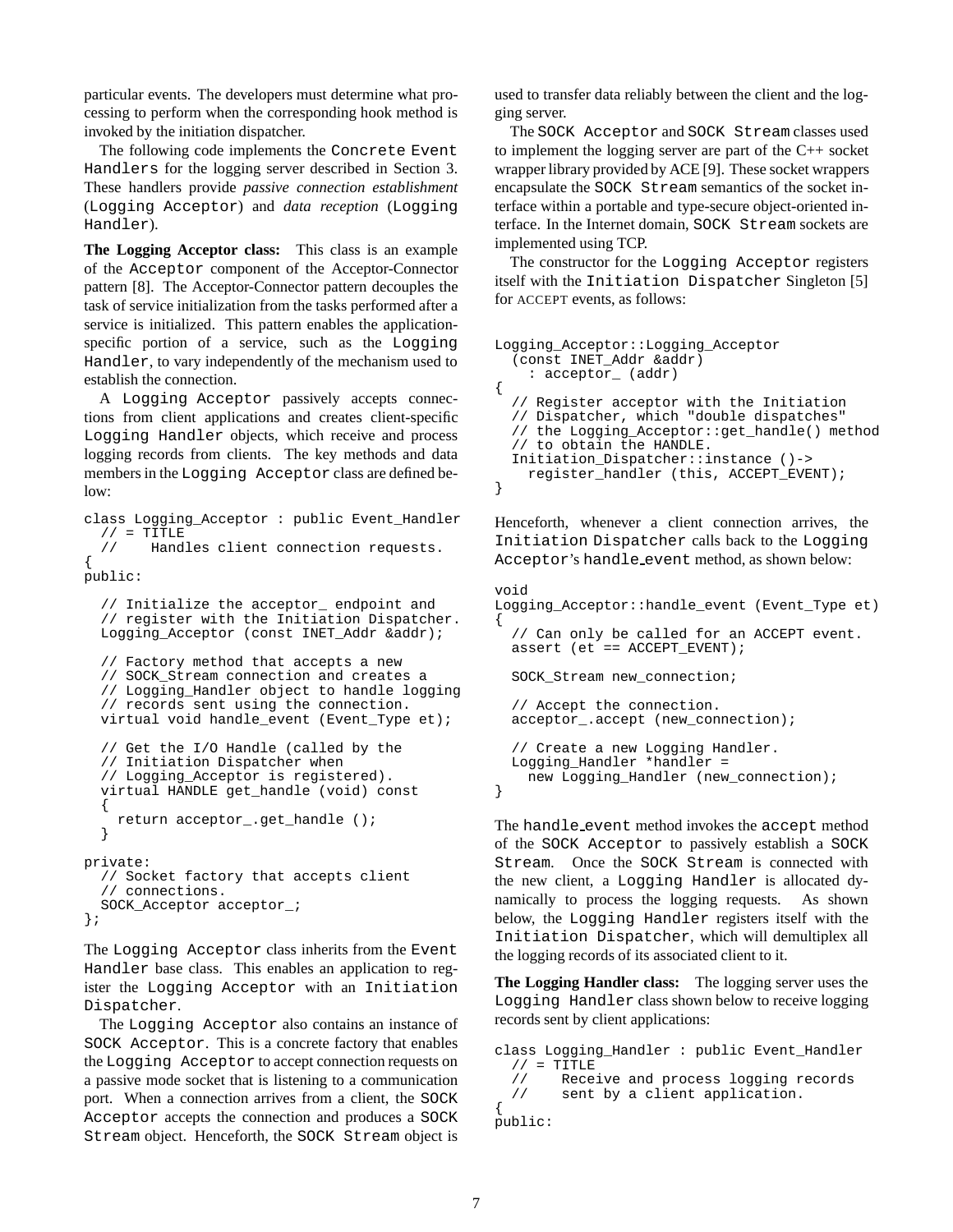```
// Initialize the client stream.
  Logging_Handler (SOCK_Stream &cs);
  // Hook method that handles the reception
  // of logging records from clients.
  virtual void handle_event (Event_Type et);
  // Get the I/O Handle (called by the
  // Initiation Dispatcher when
  // Logging_Handler is registered).
  virtual HANDLE get_handle (void) const
  {
    return peer_stream_.get_handle ();
  }
private:
  // Receives logging records from a client.
  SOCK_Stream peer_stream_;
```

```
};
```
Logging Handler inherits from Event Handler, which enables it to be registered with the Initiation Dispatcher, as shown below:

```
Logging_Handler::Logging_Handler
  (SOCK_Stream &cs)
    : peer_stream_ (cs)
{
  // Register with the dispatcher for
  // READ events.
  Initiation_Dispatcher::instance ()->
    register_handler (this, READ_EVENT);
}
```
Once it's created, a Logging Handler registers itself for READ events with the Initiation Dispatcher Singleton. Henceforth, when a logging record arrives, the Initiation Dispatcher automatically dispatches the handle event method of the associated Logging Handler, as shown below:

```
void
Logging_Handler::handle_event (Event_Type et)
{
  if (et == READ_EVENT)
    Log_Record log_record;
    // Write logging record to standard output.
    log_record.write (STDOUT);
  }
  else if (et == CLOSE EVENT) {
   peer_stream_.close ();
```

```
delete (void *) this;
  }
}
When a READ event occurs on a socket Handle.
```
the Initiation Dispatcher calls back to the handle event method of the Logging Handler. This method receives, processes, and writes the logging record to the standard output (STDOUT). Likewise, when the client closes down the connection the Initiation Dispatcher passes a CLOSE event, which informs the Logging Handler to shut down its SOCK Stream and delete itself.

### **9.7 Implement the Server**

The logging server contains a single main function.

**The logging server main function:** This function implements a single-threaded, concurrent logging server that waits in the Initiation Dispatcher's handle events event loop. As requests arrive from clients, the Initiation Dispatcher invokes the appropriate Concrete Event Handler hook methods, which accept connections and receive and process logging records. The main entry point into the logging server is defined as follows:

```
// Server port number.
const u_short PORT = 10000;
int
main (void)
{
  // Logging server port number.
  INET_Addr server_addr (PORT);
  // Initialize logging server endpoint and
  // register with the Initiation_Dispatcher.
  Logging_Acceptor la (server_addr);
  // Main event loop that handles client
  // logging records and connection requests.
  for (i; j)Initiation_Dispatcher::instance ()->
      handle_events ();
  /* NOTREACHED */
  return 0;
}
```
The main program creates a Logging Acceptor, whose constructor initializes it with the port number of the logging server. The program then enters its main event-loop. Subsequently, the Initiation Dispatcher Singleton uses the select event demultiplexing system call to synchronously wait for connection requests and logging records to arrive from clients.

peer\_stream\_.recv ((void \*) log\_record, sizeo<del>fatk9pBeN&eendhe</del> objects participating in the logging server The following interaction diagram illustrates the collaboexample:

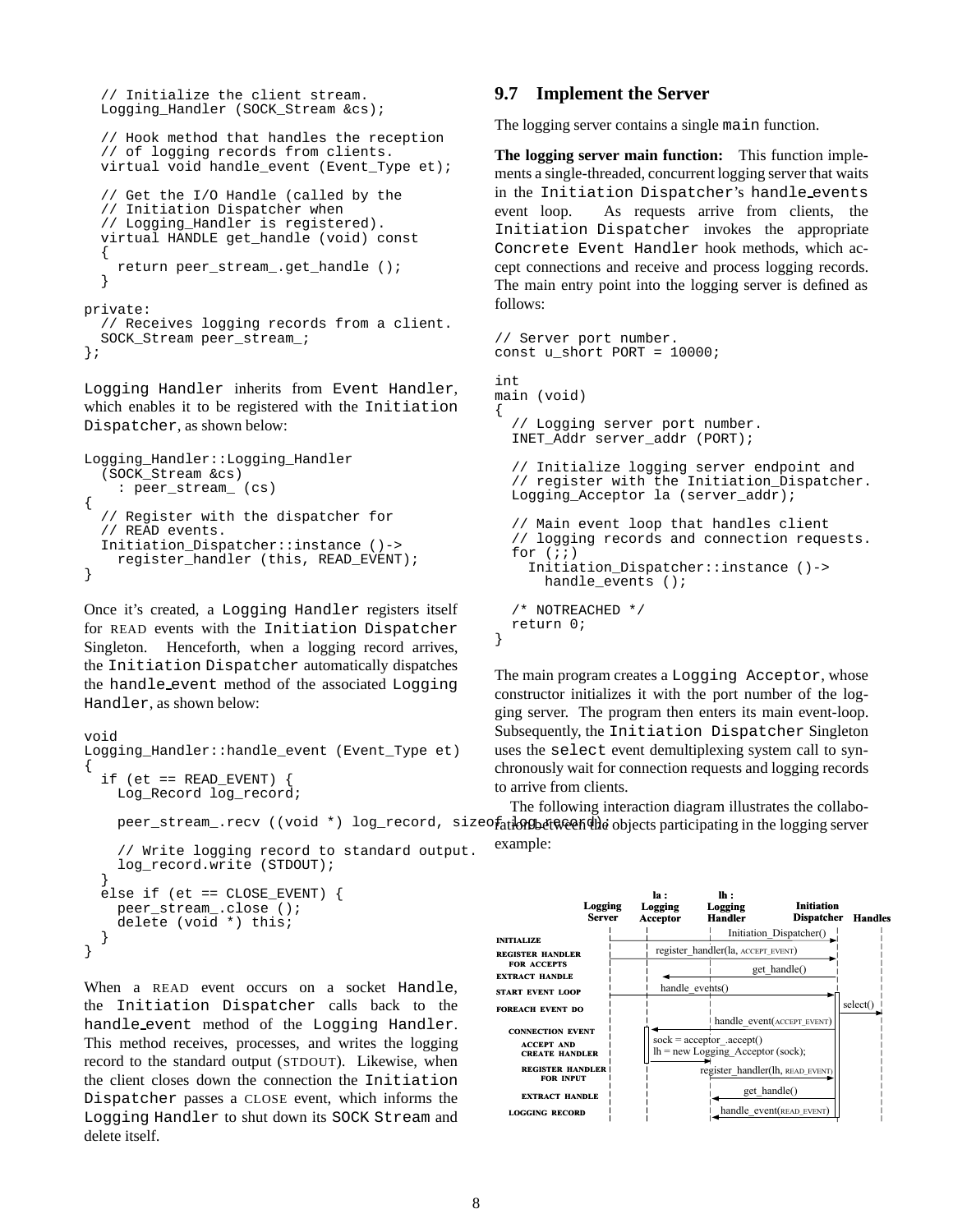Once the Initiation Dispatcher object is initialized, it becomes the primary focus of the control flow within the logging server. All subsequent activity is triggered by hook methods on the Logging Acceptor and Logging Handler objects registered with, and controlled by, the Initiation Dispatcher.

When a connection request arrives on the network connection, the Initiation Dispatcher calls back the Logging Acceptor, which accepts the network connection and creates a Logging Handler. This Logging Handler then registers with the Initiation Dispatcher for READ events. Thus, when a client sends a logging record, the Initiation Dispatcher calls back to the client's Logging Handler to process the incoming record from that client connection in the logging server's single thread of control.

## **10 Known Uses**

The Reactor pattern has been used in many object-oriented frameworks, including the following:

 **InterViews:** The Reactor pattern is implemented by the InterViews [10] window system distribution, where it is known as the Dispatcher. The InterViews Dispatcher is used to define an application's main event loop and to manage connections to one or more physical GUI displays.

 **ACE Framework:** The ACE framework [11] uses the Reactor pattern as its central event demultiplexer and dispatcher.

The Reactor pattern has been used in many commercial projects, including:

 **CORBA ORBs:** The ORB Core layer in many singlethreaded implementations of CORBA [12] (such as VisiBroker, Orbix, and TAO [13]) use the Reactor pattern to demultiplex and dispatch ORB requests to servants.

 **Ericsson EOS Call Center Management System:** This system uses the Reactor pattern to manage events routed by Event Servers [14] between PBXs and supervisors in a Call Center Management system.

 **Project Spectrum:** The high-speed medical image transfer subsystem of project Spectrum [15] uses the Reactor pattern in a medical imaging system.

# **11 Consequences**

### **11.1 Benefits**

The Reactor pattern offers the following benefits:

**Separation of concerns:** The Reactor pattern decouples application-independent demultiplexing and dispatching mechanisms from application-specific hook method functionality. The application-independent mechanisms become reusable components that know how to demultiplex events and dispatch the appropriate hook methods defined by Event Handlers. In contrast, the application-specific functionality in a hook method knows how to perform a particular type of service.

**Improve modularity, reusability, and configurability of event-driven applications:** The pattern decouples application functionality into separate classes. For instance, there are two separate classes in the logging server: one for establishing connections and another for receiving and processing logging records. This decoupling enables the reuse of the connection establishment class for different types of connection-oriented services (such as file transfer, remote login, and video-on-demand). Therefore, modifying or extending the functionality of the logging server only affects the implementation of the logging handler class.

**Improves application portability:** The Initiation Dispatcher's interface can be reused independently of the OS system calls that perform event demultiplexing. These system calls detect and report the occurrence of one or more events that may occur simultaneously on multiple sources of events. Common sources of events may include I/O handles, timers, and synchronization objects. On UNIX platforms, the event demultiplexing system calls are called select and poll [1]. In the Win32 API [16], the WaitForMultipleObjects system call performs event demultiplexing.

**Provides coarse-grained concurrency control:** The Reactor pattern serializes the invocation of event handlers at the level of event demultiplexing and dispatching within a process or thread. Serialization at the Initiation Dispatcher level often eliminates the need for more complicated synchronization or locking within an application process.

### **11.2 Liabilities**

The Reactor pattern has the following liabilities:

**Restricted applicability:** The Reactor pattern can only be applied efficiently if the OS supports Handles. It is possible to emulate the semantics of the Reactor pattern using multiple threads within the Initiation Dispatcher, *e.g.* one thread for each Handle. Whenever there are events available on a handle, its associated thread will read the event and place it on a queue that is processed sequentially by the initiation dispatcher. However, this design is typically very inefficient since it serializes all Event Handlers, thereby increasing synchronization and context switching overhead without enhancing parallelism.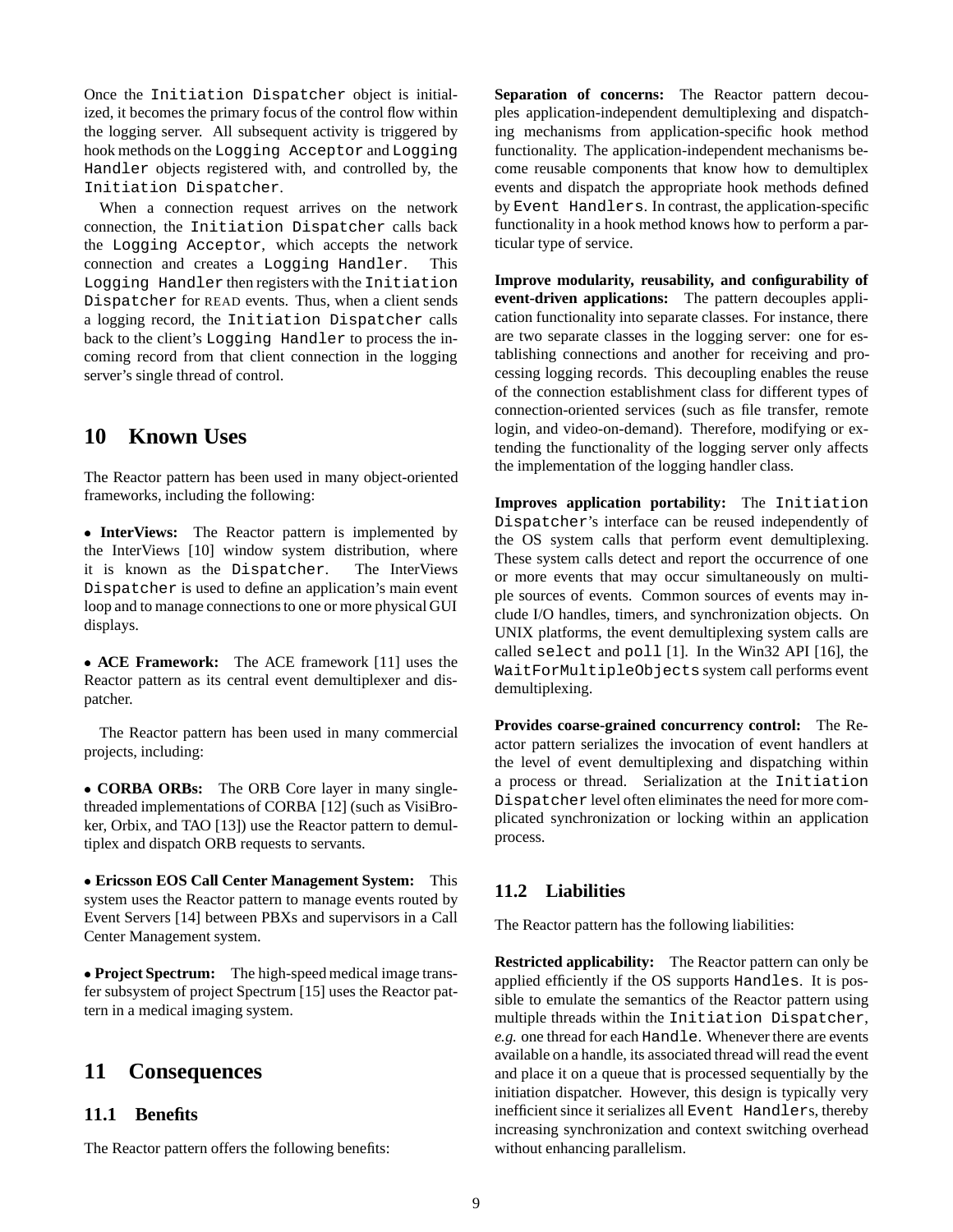**Non-preemptive:** In a single-threaded application process, Event Handlers are not preempted while they are executing. This implies that an Event Handler should not perform blocking I/O on an individual Handle since this will block the entire process and impede the responsiveness for clients connected to other Handles. Therefore, for long-duration operations, such as transferring multimegabyte medical images [15], the Active Object pattern [17] may be more effective. An Active Object uses multithreading or multi-processing to complete its tasks in parallel with the Initiation Dispatcher's main event-loop.

**Hard to debug:** Applications written with the Reactor pattern can be hard to debug since the inverted flow of control oscillates between the framework infrastructure and the method callbacks on application-specific handlers. This increases the difficulty of "single-stepping" through the runtime behavior of a framework within a debugger since application developers may not understand or have access to the framework code. This is similar to the problems encountered trying to debug a compiler lexical analyzer and parser written with LEX and YACC. In these applications, debugging is straightforward when the thread of control is within the user-defined action routines. Once the thread of control returns to the generated Deterministic Finite Automata (DFA) skeleton, however, it is hard to follow the program logic.

## **12 See Also**

The Reactor pattern is related to the Observer pattern [5], where all dependents are informed when a single subject changes. In the Reactor pattern, a single handler is informed when an event of interest to the handler occurs on a source of events. The Reactor pattern is generally used to demultiplex events from multiple sources to their associated event handlers, whereas an Observer is often associated with only a single source of events.

The Reactor pattern is related to the Chain of Responsibility (CoR) pattern [5], where a request is delegated to the responsible service provider. The Reactor pattern differs from the CoR pattern since the Reactor associates a specific Event Handler with a particular source of events, whereas the CoR pattern searches the chain to locate the first matching Event Handler.

The Reactor pattern can be considered a *synchronous* variant of the asynchronous Proactor pattern [18]. The Proactor supports the demultiplexing and dispatching of multiple event handlers that are triggered by the *completion* of *asynchronous* events. In contrast, the Reactor pattern is responsible for demultiplexing and dispatching of multiple event handlers that are triggered when it is possible to *initiate* an operation *synchronously* without blocking.

The Active Object pattern [17] decouples method execution from method invocation to simplify synchronized access to a shared resource by methods invoked in different threads of control. The Reactor pattern is often used in place of the Active Object pattern when threads are not available or when the overhead and complexity of threading is undesirable.

An implementation of the Reactor pattern provides a Facade [5] for event demultiplexing. A Facade is an interface that shields applications from complex object relationships within a subsystem.

## **References**

- [1] W. R. Stevens, *UNIX Network Programming, First Edition*. Englewood Cliffs, NJ: Prentice Hall, 1990.
- [2] D. C. Schmidt, "ACE: an Object-Oriented Framework for Developing Distributed Applications," in *Proceedings of the* <sup>6</sup> th *USENIX C++ Technical Conference*, (Cambridge, Massachusetts), USENIX Association, April 1994.
- [3] W. Pree, *Design Patterns for Object-Oriented Software Development*. Reading, MA: Addison-Wesley, 1994.
- [4] D. C. Schmidt, "An OO Encapsulation of Lightweight OS Concurrency Mechanisms in the ACE Toolkit," Tech. Rep. WUCS-95-31, Washington University, St. Louis, September 1995.
- [5] E. Gamma, R. Helm, R. Johnson, and J. Vlissides, *Design Patterns: Elements of Reusable Object-Oriented Software*. Reading, MA: Addison-Wesley, 1995.
- [6] D. C. Schmidt and P. Stephenson, "Experiences Using Design Patterns to Evolve System Software Across Diverse OS Platforms," in *Proceedings of the* 9<sup>th</sup> European Conference on *Object-Oriented Programming*, (Aarhus, Denmark), ACM, August 1995.
- [7] S. Berczuk, "A Pattern for Separating Assembly and Processing," in *Pattern Languages of Program Design* (J. O. Coplien and D. C. Schmidt, eds.), Reading, MA: Addison-Wesley, 1995.
- [8] D. C. Schmidt, "Acceptor and Connector: Design Patterns for Initializing Communication Services," in *Pattern Languages of Program Design* (R. Martin, F. Buschmann, and D. Riehle, eds.), Reading, MA: Addison-Wesley, 1997.
- [9] I. Pyarali, T. H. Harrison, and D. C. Schmidt, "Design and Performance of an Object-Oriented Framework for High-Performance Electronic Medical Imaging," in *Proceedings* of the 2<sup>nd</sup> Conference on Object-Oriented Technologies and *Systems*, (Toronto, Canada), USENIX, June 1996.
- [10] M. A. Linton and P. R. Calder, "The Design and Implementation of InterViews," in *Proceedings of the USENIX C++ Workshop*, November 1987.
- [11] D. C. Schmidt, "The ACE Framework." Available from www.cs.wustl.edu/~schmidt/ACE.html, 1997.
- [12] Object Management Group, *The Common Object Request Broker: Architecture and Specification*, 2.0 ed., July 1995.
- [13] D. C. Schmidt, D. L. Levine, and S. Mungee, "The Design and Performance of Real-Time Object Request Brokers," *Computer Communications*, vol. 21, pp. 294–324, Apr. 1998.
- [14] D. C. Schmidt and T. Suda, "An Object-Oriented Framework for Dynamically Configuring Extensible Distributed Communication Systems," *IEE/BCS Distributed Systems Engineering Journal (Special Issue on Configurable Distributed Systems)*, vol. 2, pp. 280–293, December 1994.
- [15] I. Pyarali, T. H. Harrison, and D. C. Schmidt, "Design and Performance of an Object-Oriented Framework for High-Performance Electronic Medical Imaging," *USENIX Computing Systems*, vol. 9, November/December 1996.